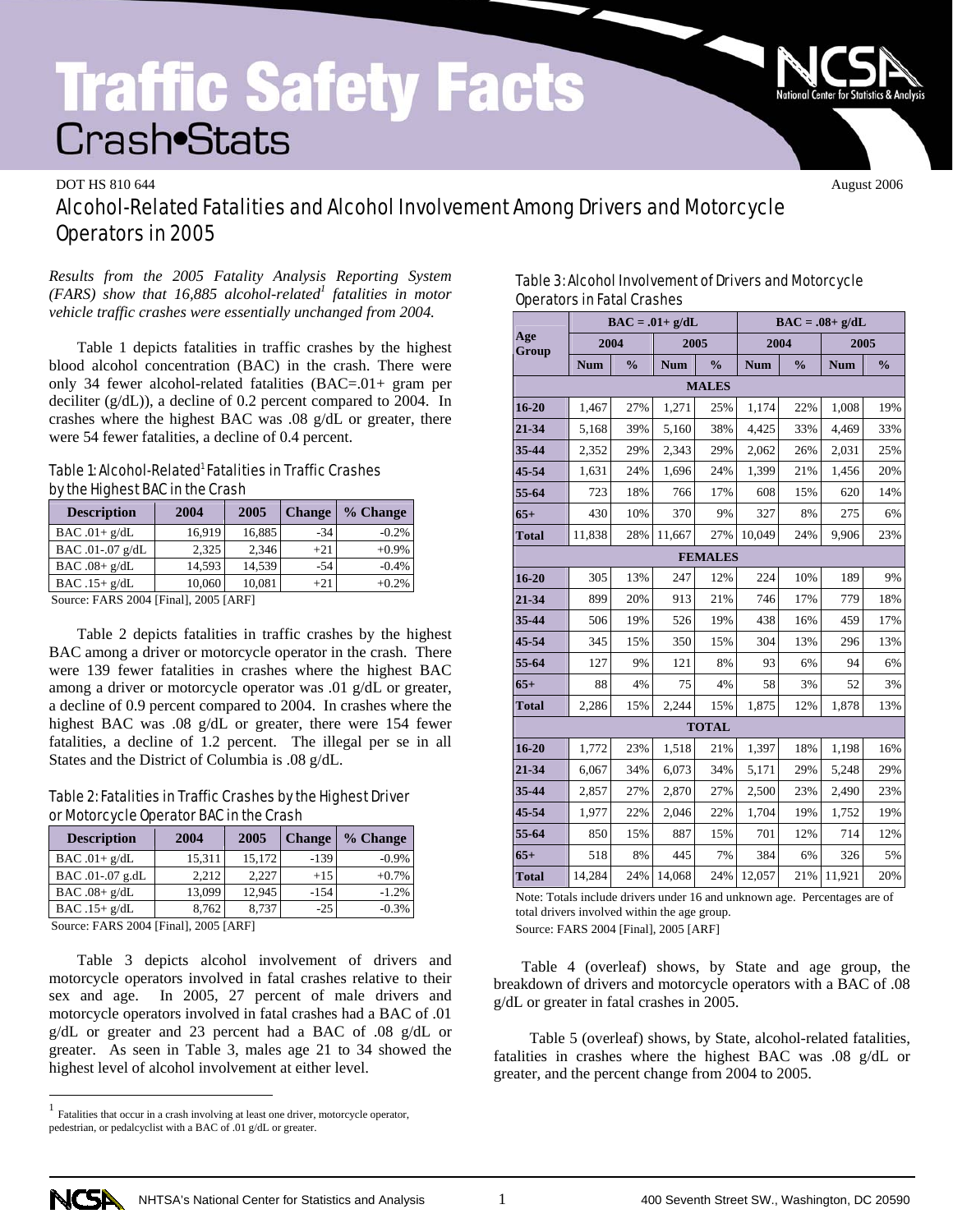| Table 4: Drivers and Motorcycle Operators With a BAC of .08 g/dL or Greater Involved in Fatal Crashes, by Age, 2005 |  |
|---------------------------------------------------------------------------------------------------------------------|--|
|---------------------------------------------------------------------------------------------------------------------|--|

|                   | <b>Age Group</b> |           |                   |           |            |           |                |            |                  |            |                         |           |                         |               |
|-------------------|------------------|-----------|-------------------|-----------|------------|-----------|----------------|------------|------------------|------------|-------------------------|-----------|-------------------------|---------------|
| <b>State</b>      | Total*           |           | $16 - 20$         |           | $21 - 34$  |           |                | $35 - 44$  | 45-54            |            | 55-64                   |           | $65+$                   |               |
|                   | <b>Num</b>       | %         | <b>Num</b>        | %         | <b>Num</b> | %         | <b>Num</b>     | %          | <b>Num</b>       | %          | <b>Num</b>              | %         | <b>Num</b>              | $\frac{9}{6}$ |
| Alabama           | 323              | 21%       | 27                | 13%       | 141        | 30%       | 66             | 24%        | 56               | 23%        | 21                      | 13%       | 11                      | 7%            |
| Alaska            | 24               | 24%       | $\overline{2}$    | 18%       | 13         | 40%       | 5              | 24%        | $\overline{2}$   | 9%         | $\overline{c}$          | 19%       | $\mathbf{1}$            | 18%           |
| Arizona           | 327              | 21%       | 35                | 19%       | 127        | 28%       | 53             | 23%        | 36               | 19%        | 12                      | 11%       | 11                      | 8%            |
| Arkansas          | 179              | 20%       | 17                | 16%       | 69         | 27%       | 42             | 28%        | 27               | 20%        | 17                      | 14%       | $\overline{7}$          | 7%            |
| California        | 1,117            | 19%       | 108               | 15%       | 532        | 29%       | 220            | 20%        | 143              | 16%        | 65                      | 12%       | 22                      | 5%            |
| Colorado          | 187              | 22%       | 24                | 22%       | 85         | 30%       | 41             | 28%        | 22               | 17%        | 12                      | 13%       | 3                       | 4%            |
| Connecticut       | 88               | 23%       | 13                | 29%       | 42         | 37%       | 15             | 19%        | 11               | 18%        | 5                       | 10%       | 3                       | 7%            |
| Delaware          | 45               | 23%       | 4                 | 12%       | 16         | 31%       | 10             | 28%        | 14               | 39%        | 0                       | 1%        | $\overline{2}$          | 10%           |
| Dist of Columbia  | 15               | 26%       | 0                 | 6%        | 9          | 45%       | 3              | 28%        | 1                | 28%        | 0                       | 0%        | 0                       | 4%            |
| Florida           | 932              | 19%       | 92                | 15%       | 391        | 26%       | 203            | 23%        | 157              | 20%        | 42                      | 8%        | 35                      | $6\%$         |
| Georgia           | 385              | 15%       | 34                | 11%       | 168        | 23%       | 77             | 16%        | 56               | 14%        | 31                      | 11%       | 15                      | $6\%$         |
| Hawaii            | 49               | 28%       | 3                 | 16%       | 23         | 41%       | 15             | 34%        | 3                | 14%        | $\overline{2}$          | 15%       | $\mathbf 0$             | 0%            |
| Idaho             | 69               | 21%       | 9                 | 21%       | 29         | 31%       | 13             | 24%        | 13               | 20%        | 4                       | 9%        | $\overline{2}$          | 6%            |
| Illinois          | 400              | 21%       | 44                | 19%       | 192        | 32%       | 80             | 24%        | 48               | 16%        | 23                      | 13%       | 9                       | 4%            |
| Indiana           | 234              | 18%       | 23                | 14%       | 97         | 24%       | 51             | 23%        | 43               | 19%        | 14                      | 11%       | 5                       | 3%            |
| lowa              | 93               | 15%       | 11                | 14%       | 38         | 25%       | 18             | 17%        | 14               | 14%        | 7                       | 11%       | 5                       | 5%            |
| Kansas            | 112              | 19%       | $\overline{7}$    | 10%       | 49         | 32%       | 24             | 24%        | 21               | 21%        | 6                       | 9%        | 3                       | 4%            |
| Kentucky          | 233              | 18%       | 15                | 9%        | 107        | 26%       | 54             | 21%        | 36               | 18%        | 13                      | 10%       | 6                       | 4%            |
| Louisiana         | 287              | 22%       | 21                | 14%       | 131        | 28%       | 61             | 23%        | 47               | 22%        | 18                      | 15%       | $\overline{4}$          | 5%            |
| Maine             | 45               | 20%       | 7                 | 21%       | 16         | 30%       | 14             | 36%        | 6                | 15%        | 1                       | 4%        | $\mathbf{1}$            | 4%            |
| Maryland          | 151              | 17%       | 13                | 12%       | 71         | 24%       | 34             | 19%        | 17               | 13%        | 9                       | 10%       | 5                       | 5%            |
| Massachusetts     | 130              | 22%       | 16                | 18%       | 67         | 34%       | 12             | 16%        | 22               | 22%        | 8                       | 12%       | $\overline{4}$          | 6%            |
| Michigan          | 288              | 18%       | 27                | 14%       | 122        | 29%       | 70             | 24%        | 47               | 15%        | 14                      | 8%        | 3                       | 1%            |
| Minnesota         | 150              | 20%       | 13                | 12%       | 58         | 28%       | 40             | 28%        | 25               | 18%        | 9                       | 11%       | 3                       | 4%            |
| Mississippi       | 277              | 24%       | 31                | 19%       | 106        | 28%       | 70             | 34%        | 46               | 27%        | 16                      | 14%       | $\overline{7}$          | $6\%$         |
| Missouri          | 366              | 22%       | 50                | 22%       | 152        | 33%       | 71             | 24%        | 56               | 20%        | 26                      | 14%       | 10                      | 5%            |
| Montana           | 88               | 31%       | 3                 | 11%       | 43         | 53%       | 21             | 47%        | 12               | 25%        | $\boldsymbol{7}$        | 16%       | $\overline{2}$          | 5%            |
| Nebraska          | 68               | 19%       | 10                | 21%       | 25         | 27%       | 15             | 24%        | 13               | 21%        | 2                       | 4%        | $\overline{2}$          | 5%            |
| Nevada            | 114              | 19%       | 10                | 16%       | 55         | 29%       | 22             | 22%        | 13               | 14%        | 6                       | 10%       | 6                       | 9%            |
| New Hampshire     | 49               | 22%       | 5                 | 23%       | 21         | 35%       | 9              | 23%        | 9                | 21%        | $\mathbf 2$             | 10%       | $\mathbf{1}$            | 3%            |
| New Jersey        | 166              | 16%       | 13                | 13%       | 80         | 26%       | 41             | 17%        | 19               | 13%        | 8                       | 7%        | 4                       | 3%            |
| <b>New Mexico</b> | 121              | 21%       | 17                | 23%       | 52         | 30%       | 21             | 21%        | 19               | 21%        | 6                       | 8%        | 5                       | 10%           |
| New York          | 337              | 18%       | 39                | 19%       | 154        | 26%       | 69             | 20%        | 42               | 15%        | 21                      | 12%       | 8                       | 4%            |
| North Carolina    | 384              | 18%       | 40                | 14%       | 181        | 28%       | 82             | 22%        | 49               | 14%        | 19                      | 9%        | 9                       | 4%            |
| North Dakota      | 43               | 33%       | 6                 | 33%       | 18         | 47%       | $\overline{7}$ | 41%        | 9                | 34%        | 1                       | 11%       | $\overline{2}$          | 12%           |
| Ohio              | 367              | 19%       | 29                | 12%       | 158        | 30%       | 95             | 26%        | 59               | 17%        | 17                      | 8%        | $\overline{7}$          | 3%            |
| Oklahoma          | 210              | 20%       | 23                | 16%       | 86         | 30%       | 46             | 25%        | 26               | 14%        | 20                      | 16%       | $\overline{7}$          | $6\%$         |
| Oregon            | 117              | 17%       | 12                | 15%       | 38         | 22%       | <u>23</u>      | 22%        | <u>28</u>        | 20%        | 13                      | 14%       | 3                       | 3%            |
| Pennsylvania      | 500              | 22%       | 44                | 17%       | 223        | 34%       | 111            | 25%        | 74               | 21%        | 30                      | 12%       | 14                      | $5%$          |
| Rhode Island      | 27               | 24%       | 5                 | 25%       | 9          | 27%       | 5              | 26%        | 4                | 29%        | $\overline{\mathbf{c}}$ | 18%       | $\mathbf{1}$            | 14%           |
| South Carolina    | 318              | 22%       | <u>28</u>         | 18%       | 147        | 32%       | 59             | 22%        | 51               | 23%        | 19                      | 15%       | 10                      | 7%            |
| South Dakota      | 59               | 26%       | 9                 | 36%       | 25         | 44%       | 13             | 26%        | 9                | 22%        | 2                       | 11%       | 0                       | 1%            |
| Tennessee         | 349              | 20%       | 32                | 14%       | 146        | 28%       | 80             | 26%        | 53               | 19%        | 24                      | 12%       | 11                      | 6%            |
| Texas             | 1,141            | 24%       | 125               | 20%       | 518        | 33%       | 208            | 24%        | 166              | 24%        | 69                      | 16%       | 32                      | 8%            |
| Utah              |                  |           |                   |           |            |           |                |            |                  |            |                         |           |                         |               |
| Vermont           | 32<br>27         | 9%<br>26% | $\mathbf{1}$<br>3 | 1%<br>20% | 12<br>13   | 9%<br>39% | 6<br>5         | 11%<br>35% | 8<br>$\mathbf 5$ | 14%<br>31% | 6<br>$\mathbf{1}$       | 15%<br>9% | $\mathbf{1}$<br>0       | 2%<br>$0\%$   |
| Virginia          |                  |           | 25                | 16%       |            | 29%       | 65             |            | 27               |            |                         |           | 10                      |               |
| Washington        | 248              | 20%       |                   |           | 99         |           |                | 26%        |                  | 15%        | 20                      | 14%       |                         | $6\%$         |
| West Virginia     | 213              | 25%       | 27                | 28%       | 106        | 37%       | 33             | 24%        | 29               | 22%        | 13                      | 12%       | 4                       | $5%$          |
| Wisconsin         | 102              | 20%       | 11                | 24%       | 44         | 27%       | 20             | 25%        | 16               | 20%        | 6                       | 11%       | 3                       | $5%$          |
| Wyoming           | 285              | 27%       | 30                | 21%       | 122        | 38%       | 67             | 36%        | 37               | 23%        | 22                      | 18%       | 6                       | 5%            |
| National          | 53               | 27%       | 7                 | 32%       | 24         | 49%       | 8              | 22%        | 6                | 18%        | 4                       | 16%       | $\overline{\mathbf{c}}$ | 9%            |
| Puerto Rico       | 11,921           | 20%       | 1,198             | 16%       | 5,248      | 29%       | 2,490          | 23%        | 1,752            | 19%        | 714                     | 12%       | 326                     | $5%$          |
|                   | 136              | 23%       | 15                | 20%       | 58         | 24%       | 21             | 24%        | 21               | 32%        | 14                      | 24%       | 5                       | 15%           |

\*Includes drivers under 16 and unknown age. Percentages are of total drivers involved within the age group.

Source: FARS 2005 [ARF]